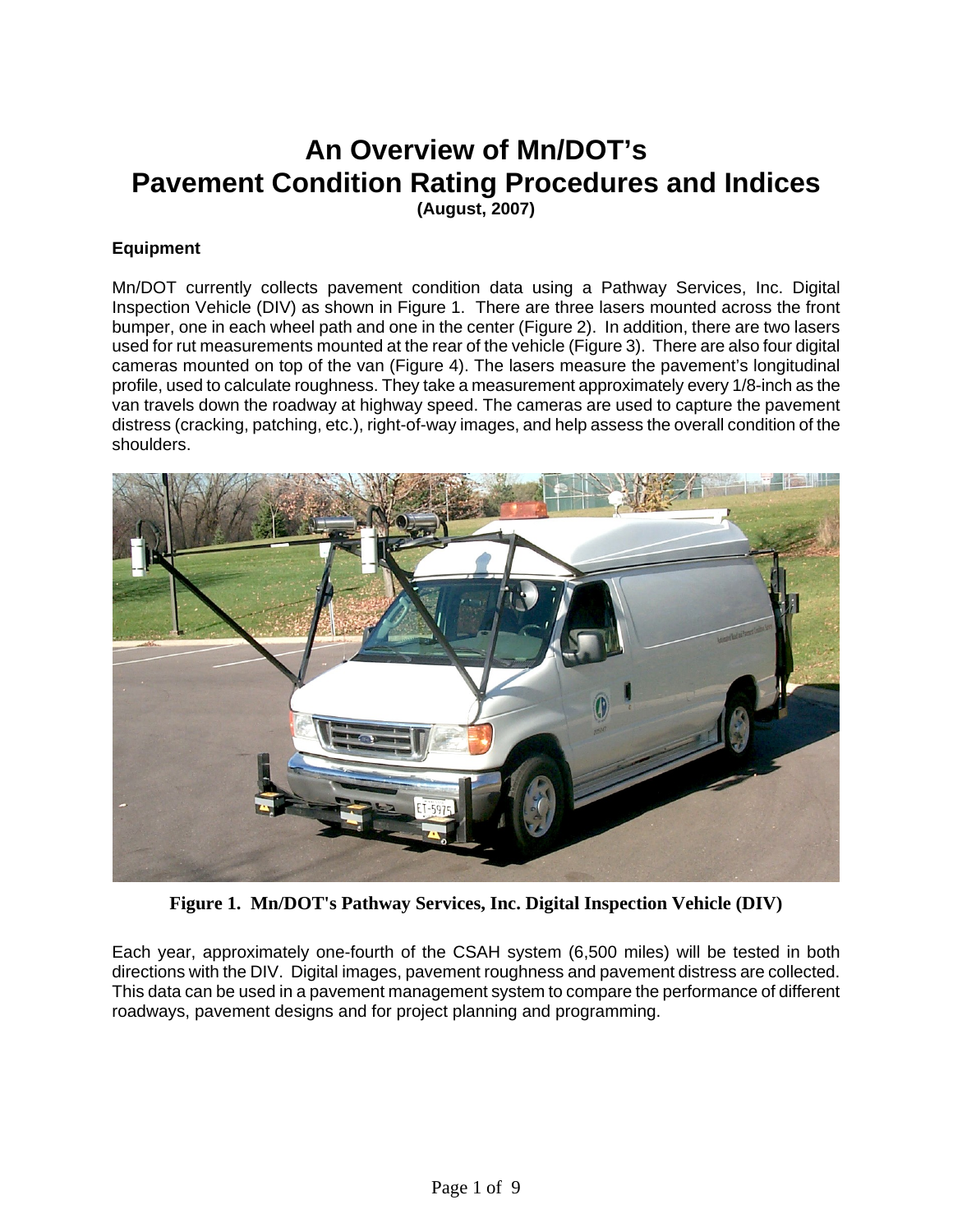

 **Figure 2. Close-up of lasers used to measure roughness & faulting.** 



**Figure 3. Close-up of Rut Measurement Lasers.**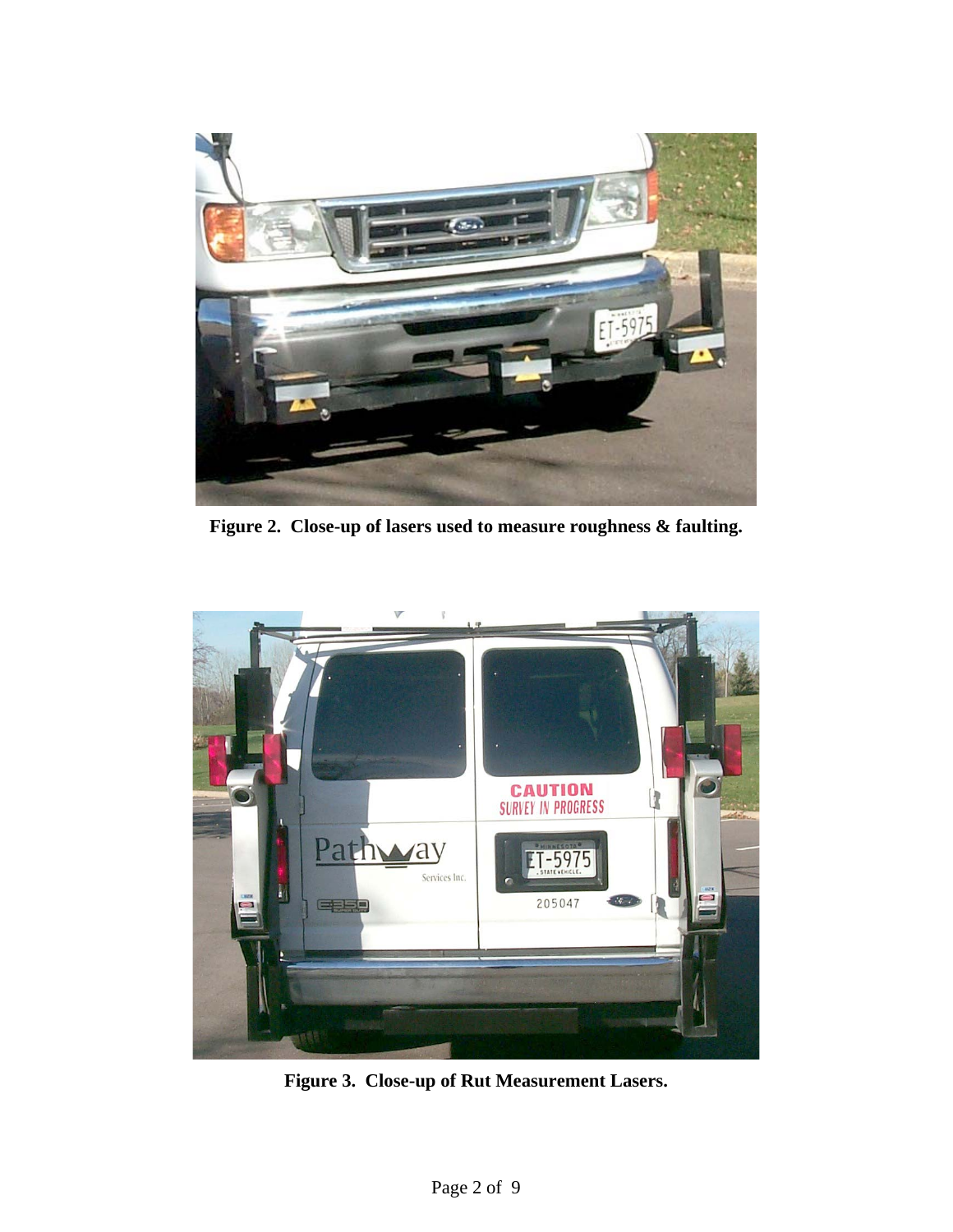

**Figure 4. Close-up of cameras used to record pavement distress.** 

# **Pavement Condition Indices**

Mn/DOT uses three indices to report and quantify pavement condition. One index represents pavement roughness, one represents pavement distress, and one the overall condition of the pavement. These indices, listed in Table 1, are used to quantify the present condition of the pavement and predict future condition, both of which are needed for project planning and programming. For each index, a higher value means better pavement condition. The indices are reported to the tenths place.

| <b>Index Name</b>                  | <b>Pavement Attribute Measured by Index</b> | <b>Rating Scale</b> |
|------------------------------------|---------------------------------------------|---------------------|
| <b>Ride Quality Index</b><br>(RQI) | <b>Pavement Roughness</b>                   | $0.0 - 5.0$         |
| <b>Surface Rating</b><br>(SR)      | <b>Pavement Distress</b>                    | $0.0 - 4.0$         |
| <b>Pavement Quality Index</b>      | <b>Overall Pavement Quality</b>             | $0.0 - 4.5$         |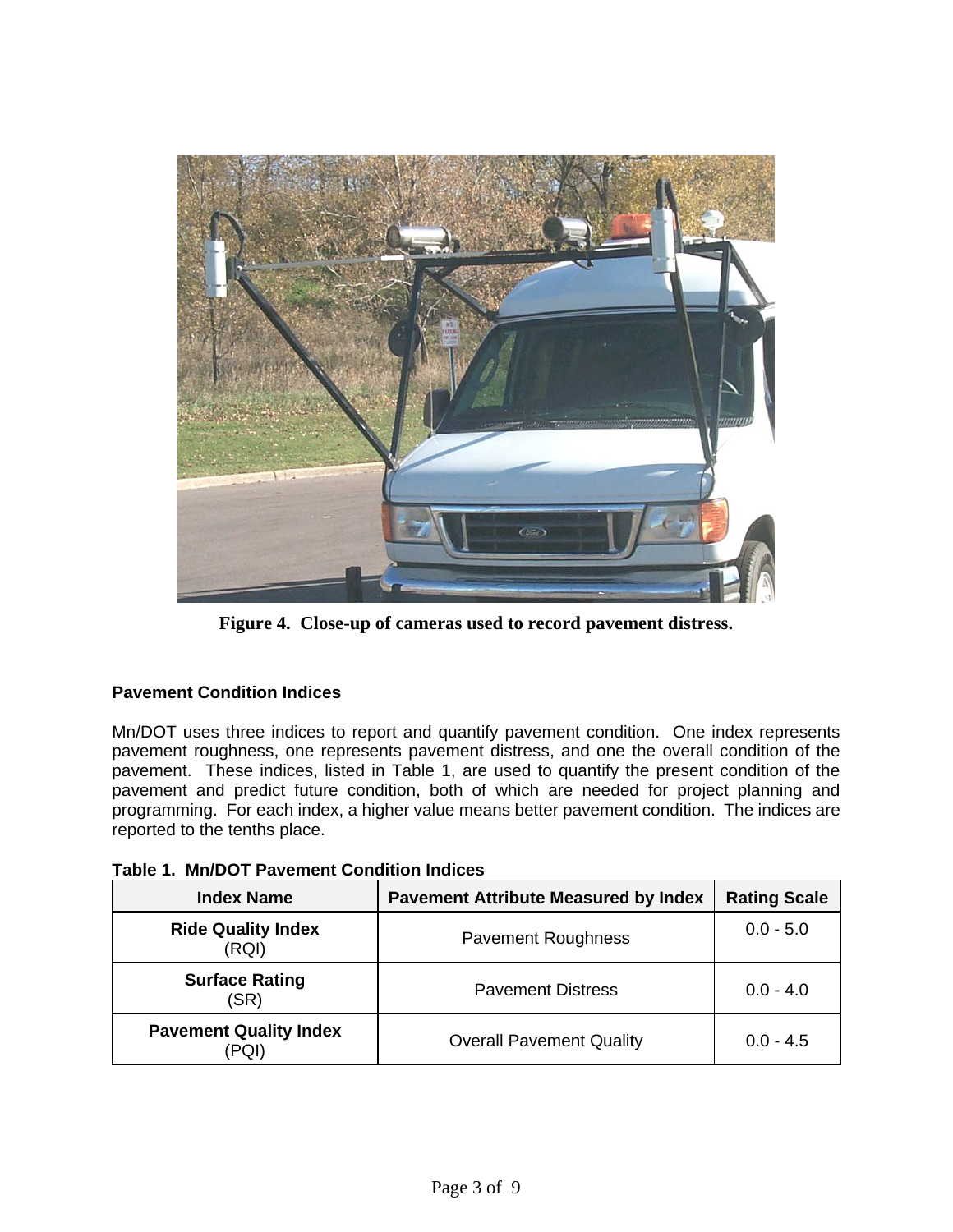The PQI is calculated from the RQI and SR as follows:

$$
PQI = \sqrt{(RQI)(SR)}
$$

Condition Rating samples are taken and reported at the following locations:

- Where there is a change in surface type (bituminous or concrete).
- Where there is a change in the number of lanes.
- At each Mile.
- All other points determined by the County. Examples are changes in surface age, base type, traffic volume and research sections.

#### **Pavement Roughness**

Pavement roughness, or ride quality, is quantified by the "serviceability-performance" concept developed at the AASHO Road Test in 1957. The serviceability of a pavement is expressed in terms of the Present Serviceability Rating, or PSR. The PSR is a reflection of the "seat-of-thepants" feeling the average citizen gets as he or she travels down the roadway. Mn/DOT recently began referring to the PSR as the Ride Quality Index (RQI) to make it easier to understand what the index measures.

The first step in determining the RQI is to calculate the International Roughness Index, or IRI, from the pavement profile measured by the front lasers on the van. This international standard simulates a standard vehicle traveling down the roadway and is equal to the total anticipated vertical movement of this vehicle accumulated over the length of the section. The IRI is reported in units of meters/kilometer (vertical inches of movement per kilometer traveled). If a pavement were perfectly smooth, the IRI would be zero (i.e. no vertical movement of the vehicle). In the real world, however, roughness in the form of dips and bumps exist and vertical movement of vehicles occurs. As a result, the IRI is always greater than zero. The higher the IRI is, the rougher the roadway.

Many states use the IRI as their sole measure of roughness. However, in Minnesota the IRI is converted to RQI so that our customer's opinions can be taken into account. Without this step, there would be no basis for determining what IRI level people feel is unacceptable. We use the laser readings in the left wheel-path of the van to calculate the IRI. It is felt that since the left wheelpath is where the driver sits it correlates better to what he or she feels.

To convert IRI to RQI, a correlation needs to be developed. This is done using a rating panel. A rating panel involves driving people over sections of pavement and getting their opinion as to how well it rides. When last done in 1997, 32 citizens were asked to rate over 120 test sections. The sections included all pavement types, a wide variety of roughness conditions and were 0.25 miles long. Panelists were instructed to disregard grade, alignment, pavement surface condition, right-ofway, shoulders, ditch conditions and all other factors not directly related to the ride of the pavement.

Each rater assigned a numerical value between zero and five to each segment based on the following scale: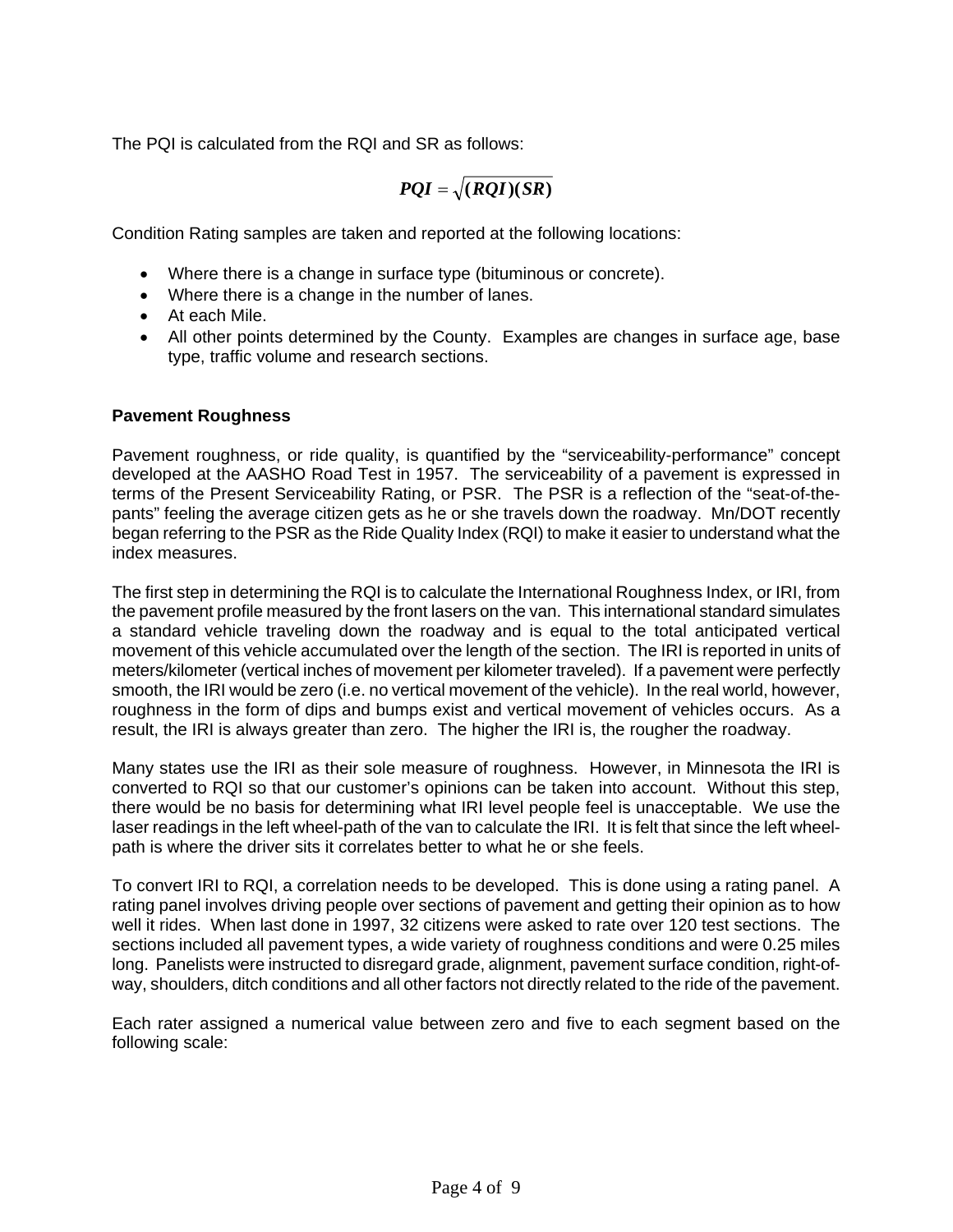| <b>Numerical Rating</b> | <b>Verbal Rating</b> |
|-------------------------|----------------------|
| $4.1 - 5.0$             | Very Good            |
| $3.1 - 4.0$             | Good                 |
| $2.1 - 3.0$             | Fair                 |
| $1.1 - 2.0$             | Poor                 |
| $0.0 - 1.0$             | Very Poor            |

**Table 2. RQI Categories and Ranges** 

The raters ask themselves, "How would I like to ride on a road just like this section all day long?" First they decide what qualitative rating to give the ride, ranging from Very Good to Very Poor. They then refine the corresponding numerical range by rating to one-tenth of a point. For example, a roadway considered Good and approaching Very Good might be given a rating of 3.8 or 3.9.

Panelists are first driven over a practice course to allow them to become acquainted with the system. As they practice rating the segments they are told afterwards what experienced raters had rated the same segment, thus they get a feel for what a pavement with a RQI of 3.0, 2.4, 4.0, etc. feels like.

The results of all the ratings for each test section are compiled, a mean and standard deviation are calculated and then a search for outliers is made and if necessary, an adjusted mean is calculated. The mean or adjusted mean for each section is the panel's RQI for that section.

Using regression analysis, the panel's RQI is correlated to the measured IRI. Separate curves are established for bituminous and concrete pavements. As a result of this correlation, the ride measured by the lasers can be used to estimate how a panel of citizens would rate the pavement. The correlation is valid as long as the public's perception of smooth and rough roads does not change appreciably.

The current equations for converting from IRI to RQI are shown below:

Bituminous Pavements:  $ROI = 5.697 - (2.104)(\sqrt{IRI})$ ,  $|R|$  = International Roughness Index, in m/km

Concrete Pavements:  $RQI = 6.634 - (2.813)(\sqrt{IRI})$ , IRI = International Roughness Index, in m/km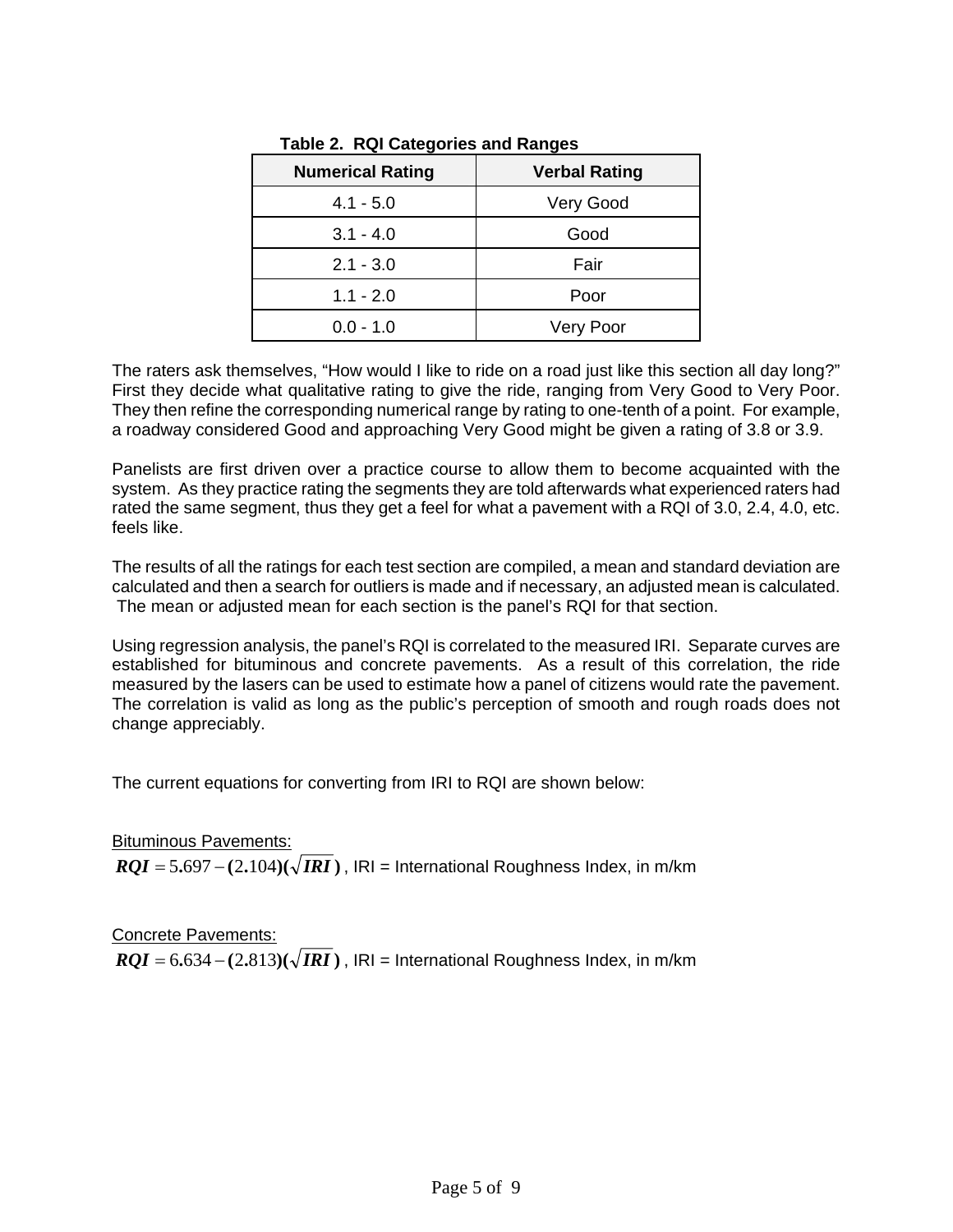

**Figure 5. Graph for converting IRI to RQI (based on the 1997 rating panel)**

### **Pavement Distress**

Pavement distresses are those defects visible on the pavement surface. They are symptoms, indicating some problem or phenomenon of pavement deterioration such as cracks, patches and ruts. The type and severity of distress a pavement has can provide great insight into what it's future maintenance and/or rehabilitation needs will be.

Mn/DOT uses the Surface Rating, or SR, to quantify pavement distress. The SR was formerly based on the type and amount of distress measured by two raters driving along the shoulder of the road at 5 – 10 mph. Currently, the task is done by technicians using computer workstations, as shown in Figure 6, in the Pavement Management Unit of the Office of Materials located in Maplewood, MN.

The workstations allow the operators to view and analyze the digital images captured by the van. The van captures four images that are shown on four monitors simultaneously. There is a front, side and two down views which help the operator determine the type and severity of each defect. On divided roads, each direction is treated as a separate road and rated separately. This is necessary because the type, age and rehabilitation history may vary from one side of a divided road to another causing a difference in pavement performance. The software assists in the calculation of the quantity of distress.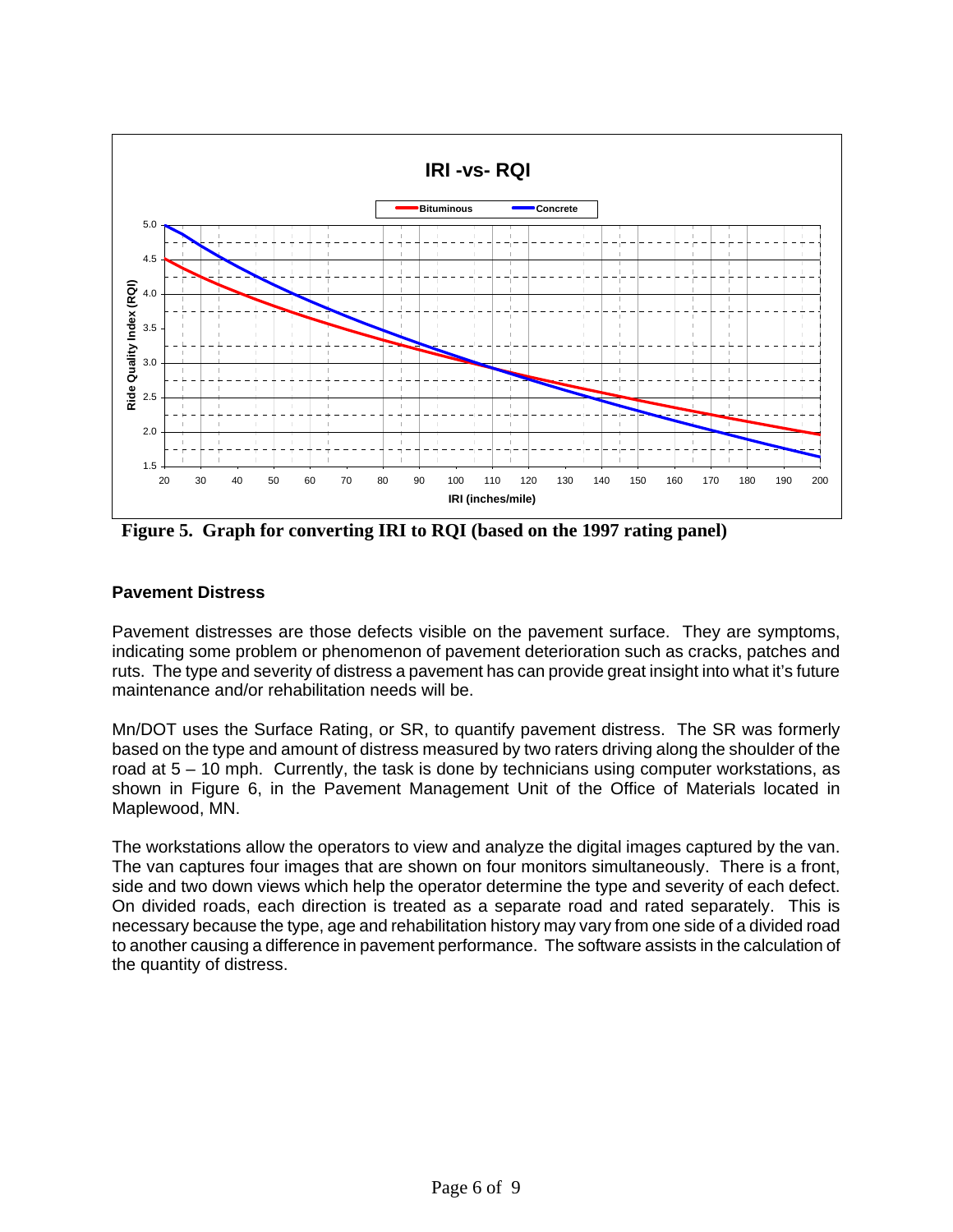

**Figure 6. Digital Image Workstation** 

The benefits of this system include:

- The entire system is rated by only two people; resulting in better consistency.
- The ratings are done in the comfort and safety of the office.
- There is a record of the pavement condition allowing users to review sections of pavement for historical purposes and/or errors.

The one disadvantage is that because the video only provides a 2-dimensional view, some distress types are more difficult to see when viewing the images as compared to physically being able to look at the road. This is especially true in the case of raveling and weathering.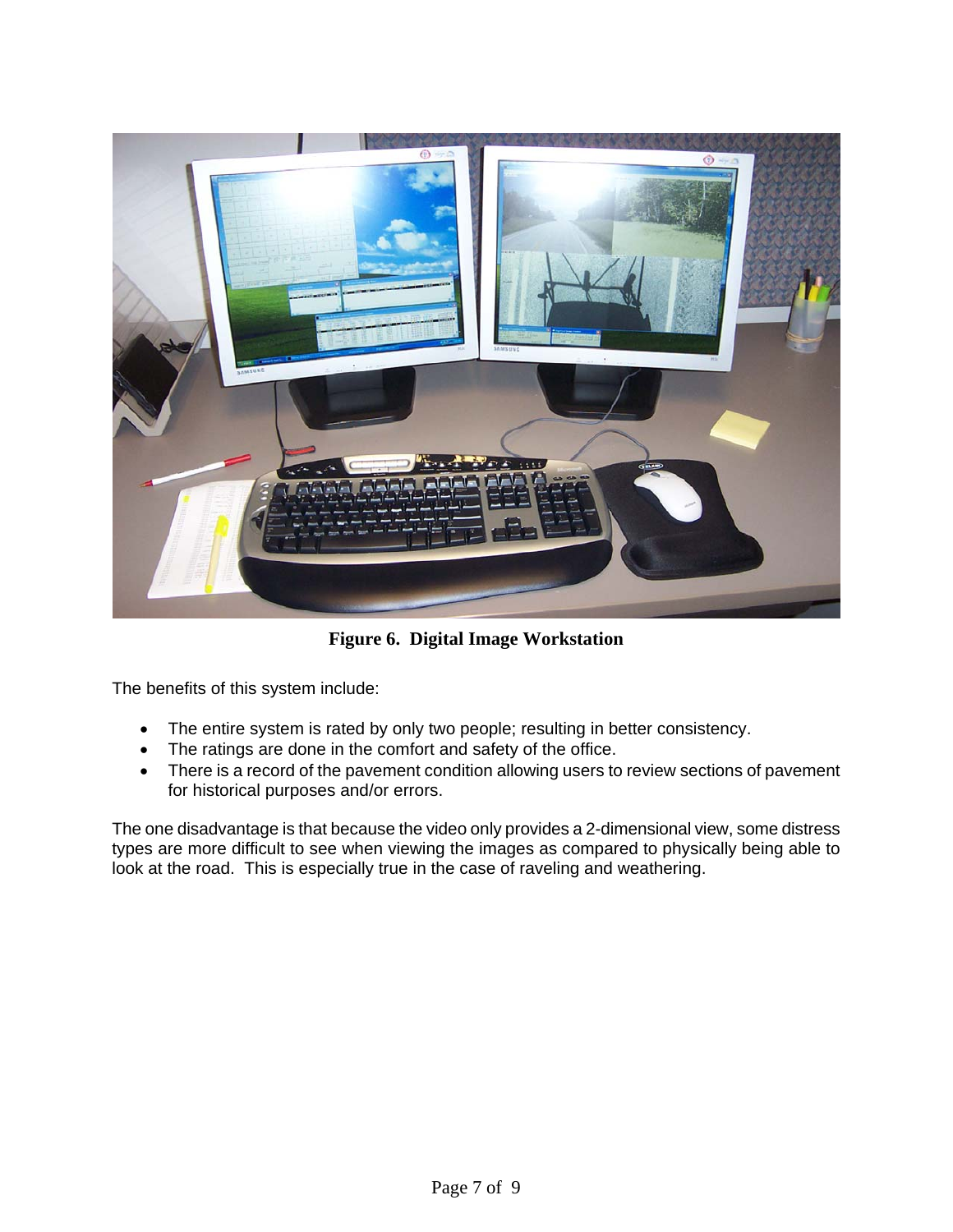The defects monitored by Mn/DOT and included in the calculation of SR are shown in Table 3.

| <b>Bituminous Surfaced</b>         | <b>Jointed Concrete</b>            | <b>Continuously Reinforced</b>  |
|------------------------------------|------------------------------------|---------------------------------|
| <b>Pavement</b>                    | <b>Pavement</b>                    | <b>Concrete Pavement (CRCP)</b> |
| <b>Transverse Cracking</b>         | <b>Transverse Joint Spalling</b>   | <b>Patch Deterioration</b>      |
| <b>Low Severity</b>                | <b>Low Severity</b>                | <b>Localized Distress</b>       |
| <b>Medium Severity</b>             | <b>High Severity</b>               | D-Cracking                      |
| <b>High Severity</b>               | <b>Longitudinal Joint Spalling</b> | <b>Transverse Cracking</b>      |
| <b>Longitudinal Cracking</b>       | <b>Low Severity</b>                |                                 |
| <b>Low Severity</b>                | <b>High Severity</b>               |                                 |
| <b>Medium Severity</b>             | <b>Faulted Joints</b>              |                                 |
| <b>High Severity</b>               | <b>Cracked Panels</b>              |                                 |
| <b>Longitudinal Joint Distress</b> | <b>Broken Panels</b>               |                                 |
| <b>Low Severity</b>                | <b>Faulted Panels</b>              |                                 |
| <b>Medium Severity</b>             | <b>Overlaid Panels</b>             |                                 |
| <b>High Severity</b>               | <b>Patched Panels</b>              |                                 |
| <b>Multiple Cracking</b>           | <b>D-Cracked Panels</b>            |                                 |
| <b>Alligator Cracking</b>          |                                    |                                 |
| <b>Rutting</b>                     |                                    |                                 |
| <b>Raveling &amp; Weathering</b>   |                                    |                                 |
| <b>Patching</b>                    |                                    |                                 |

**Table 3. Pavement Distress Types Used to Determine the Surface Rating (SR)**

Because of the time involved determining the SR, Mn/DOT does not conduct continuous distress surveys. Instead, the first 500-feet of each mile and section is rated (10% sample). On undivided roadways, only the outside lane in the increasing direction (north or east) is rated when the SR is measured. On divided routes, the outside lane in both directions is rated.

The percentage of each distress in the 500-foot sample is determined and multiplied by a weighting factor to give a weighted percentage. The weighting factors are higher for higher severity levels of the same distress and higher for distress types that indicate more serious problems exist in the roadway such as alligator cracking and broken panels.

Once all of the weighted percentages are calculated, they are summed to give the Total Weighted Distress or TWD. The SR is calculated from the TWD using the following equation or by using Figure 7.

$$
SR = e^{(1.386 - (0.045)(TWD))}
$$